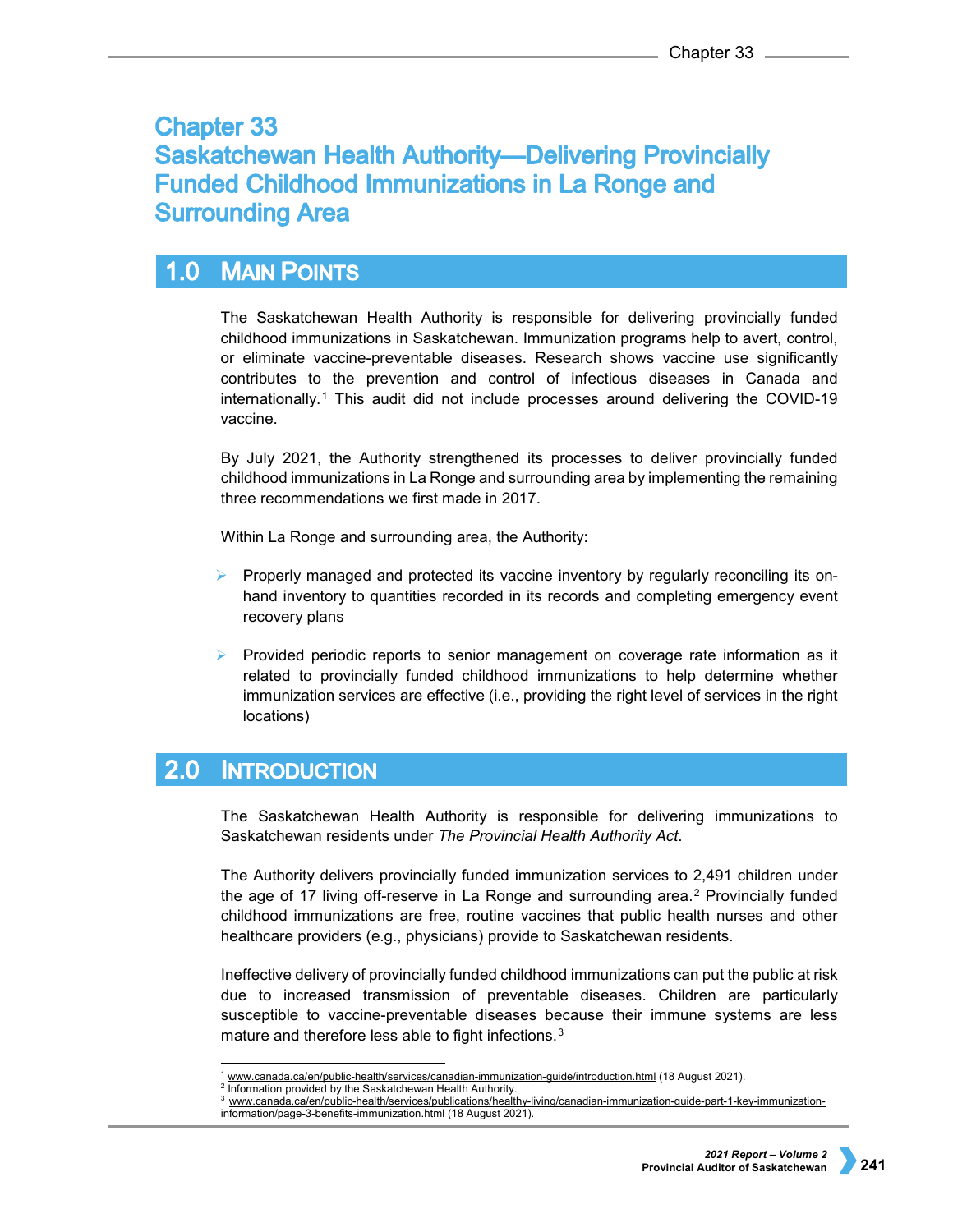### **Focus of Follow-Up Audit**  $2.1$

This chapter describes our second follow-up audit of management's actions on the three remaining recommendations we first made in 2017.

Our *2017 Report – Volume 1*, Chapter 9, concluded the Authority had, other than matters reflected in our five recommendations, effective processes to deliver provincially funded childhood immunizations in La Ronge and surrounding area. By August 2019, as reported in our *2019 Report – Volume 2*, Chapter 40 it implemented two recommendations.

To conduct this audit engagement, we followed the standards for assurance engagements published in the *CPA Canada Handbook—Assurance* (CSAE 3001). To evaluate the Authority's progress toward meeting our recommendations, we used the relevant criteria from the original audit. The Authority agreed with the criteria in the original audit.

To complete this follow-up, we interviewed key staff at the Authority and reviewed relevant documents (e.g., policies and procedures, manuals). In addition, we tested a sample of vaccine reconciliations and emergency event recovery plans.

### **STATUS OF RECOMMENDATIONS**  $3.0<sub>1</sub>$

This section sets out each recommendation including the date on which the Standing Committee on Public Accounts agreed to the recommendation, the status of the recommendation at July 31, 2021, and the Authority's actions up to that date.

### $3.1$ **Vaccine Inventory Reconciled to Records**

*We recommended the Saskatchewan Health Authority regularly reconcile its on-hand vaccine inventory to the quantities recorded in its records.* (*2017 Report – Volume 1*, p. 125, Recommendation 3; Public Accounts Committee agreement February 26, 2019)

# **Status**—Implemented

The Saskatchewan Health Authority, within La Ronge and surrounding area, regularly reconciles its on-hand inventory to quantities in its records.

The Authority uses a centralized, provincial IT system called Panorama to maintain vaccine information (e.g., on-hand vaccine quantity) and to determine when more vaccines are needed.

Once a month, public health nurses physically count the vaccines in the storage fridges at each of its four locations. In January 2020, they began recording the physical-count quantity of each vaccine in Panorama. Panorama produces a report comparing the quantity counted to the quantity recorded in the Authority's records. If variances exist, the nurses follow up with staff to determine the reason for discrepancies.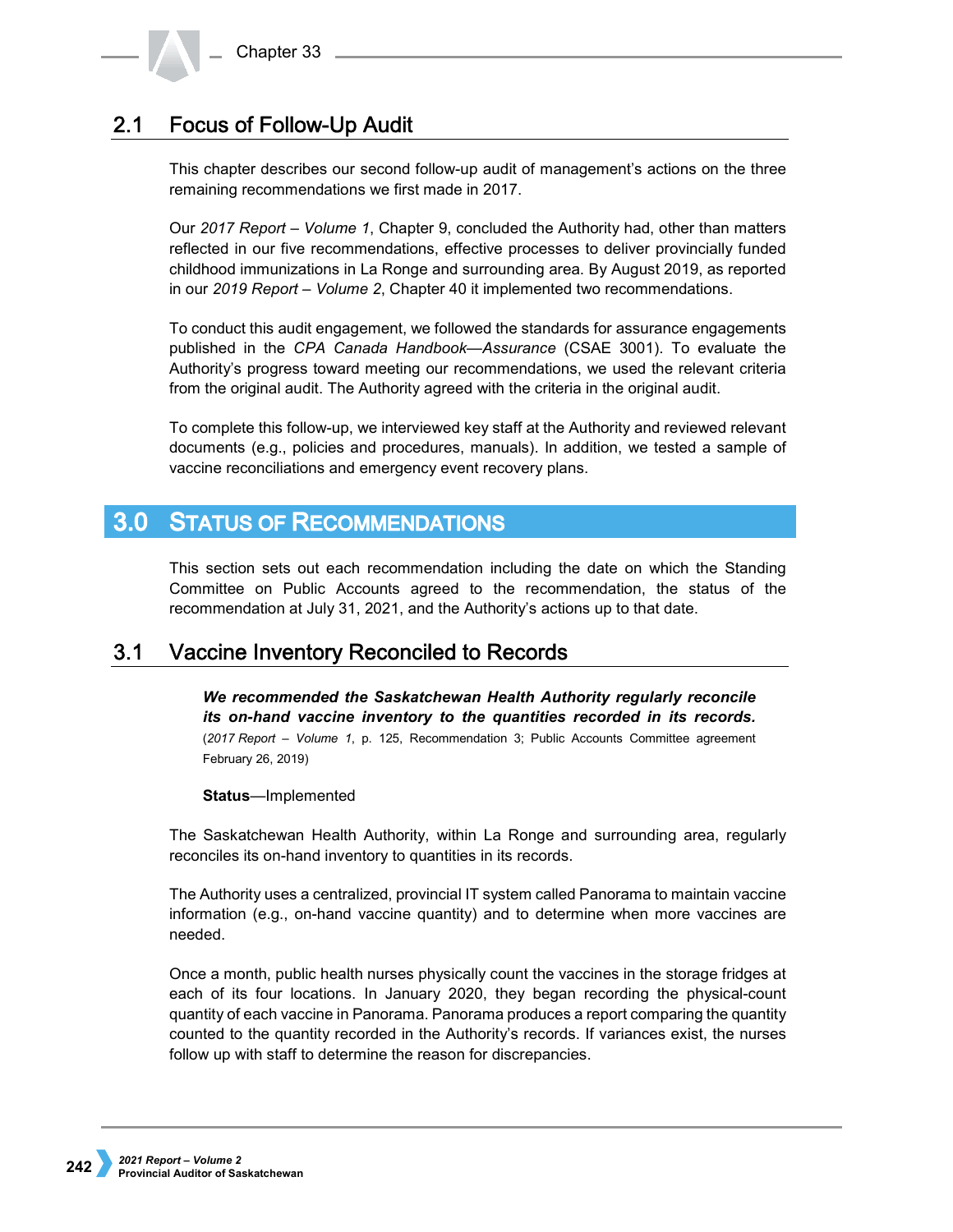In July 2021, the Authority formalized this process by implementing a work standard for vaccine inventory reconciliations. It requires monthly reconciliations comparing the physical count to the system's quantity. Staff are to follow up on discrepancies and record their resolution.

For three locations in La Ronge and surrounding area tested, we found the Authority completed monthly inventory reconciliations. Public health nurses reviewed variances and provided some explanations. Management indicated public health nurses would, moving forward, document all variance explanations on the reconciliations to comply with the work standard.

Regularly reconciling the amount of vaccines on hand to the amount expected (as reflected in Panorama) decreases the risk that vaccines go missing without notice, or the Authority acquires vaccine inventory it does not need.

### **Emergency Event Recovery Plans Complete**  $3.2$

*We recommended the Saskatchewan Health Authority document and make staff aware of emergency event recovery plans as required by the Saskatchewan Immunization Manual.* (*2017 Report – Volume 1*, p. 126, Recommendation 4; Public Accounts Committee agreement February 26, 2019)

## **Status**—Implemented

The Saskatchewan Health Authority has complete, up-to-date emergency event recovery plans in facilities in La Ronge and surrounding area that store vaccines. Staff are made aware of the plans.

The Saskatchewan Immunization Manual sets out procedures for staff to follow in emergency event recovery plans in the event of an emergency (e.g., power outages, natural disasters). The manual requires a written emergency event recovery plan for every facility storing vaccines. As shown in **Figure 1**, the Manual sets requirements that each plan must include.

## **Figure 1—Emergency Event Recovery Plan Requirements**

- Emergency phone numbers for employees, building maintenance, power companies, and repair companies
- Specified arrangements for an alternate storage facility with backup power for proper interim storage and vaccine monitoring
- Written procedures for entering the alternate facility and vaccine storage spaces in an emergency if the facility is closed or it is after hours

Source: Adapted from *The Saskatchewan Immunization Manual*.

For three facilities in La Ronge and surrounding area tested, we found each had a complete, up-to-date emergency event recovery plan. Each facility placed the plan on the side of the vaccine storage fridge as required, and staff of each facility were made aware of the plans.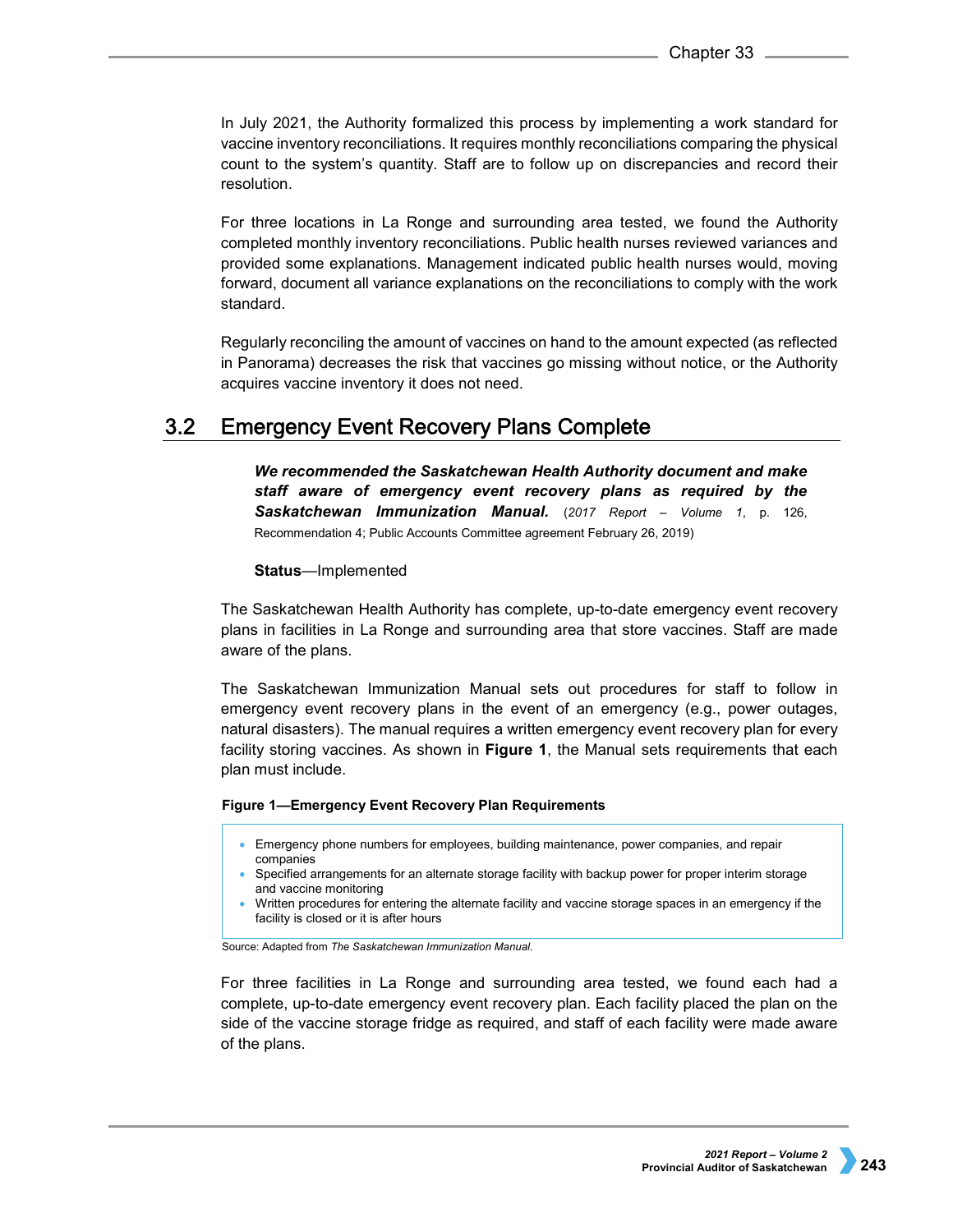Complete and up-to-date emergency event recovery plans help ensure vaccines are protected in the event of an emergency, and the Authority does not incur monetary losses through vaccine inventory loss.

#### **Periodic Reporting Provided to Senior Management**  $3.3$

*We recommended the Saskatchewan Health Authority periodically give its Board coverage rate information as it relates to provincially funded childhood immunizations.* (*2017 Report – Volume 1*, p. 128, Recommendation 5; Public Accounts Committee agreement February 26, 2019)

**Status**—Implemented

Senior management, rather than the Board, at the Saskatchewan Health Authority receives quarterly coverage rate information as it relates to provincially funded childhood immunizations.

With the amalgamation of the Authority in 2017, it restructured its reporting so that the Board no longer receives and reviews childhood immunization coverage rate information. Rather, this is now the responsibility of Authority senior management.

On a monthly and quarterly basis, the Executive Director in La Ronge and surrounding area receives reports on immunization coverage rates. The reports compare monthly immunization coverage rates to the provincial target of 90% for the number of children who received:

- $\triangleright$  One dose of pertussis vaccination by 91 days of age
- $\triangleright$  One dose of measles vaccination by two years of age
- $\triangleright$  Two doses of measles vaccination by five years of age<sup>[4](#page-3-0)</sup>

The reports include provincial rates, as well as rates by different provincial areas. In addition, the report informs the Executive Director of downward trends and where action plans are needed to increase immunization coverage rates.

Each quarter, various individuals within the Authority (e.g., senior medical health officers, medical health officers, immunization coordinators, public health nurse managers) review reports on immunization coverage rates. The report sets out immunization coverage rates for two- and seven-year-olds for three diseases (pertussis, measles, meningococcal).<sup>[5](#page-3-1)</sup> It also includes provincial rates, as well as for different areas in the province.

As shown in **Figure 2**, pertussis and measles immunization rates for two-year-olds in La Ronge and surrounding area at June 30, 2021 are lower than provincial rates, whereas they are above the provincial rate for all diseases for seven-year-olds. The immunization coverage rates increase significantly as children reach school age (i.e., seven years old).

<span id="page-3-0"></span> <sup>4</sup> Certain childhood vaccines are supposed to be received by certain ages. For example, a child should receive their first pertussis vaccination by two months old.

<span id="page-3-1"></span><sup>5</sup> Pertussis (i.e., whooping cough), meningococcal (i.e., meningitis).